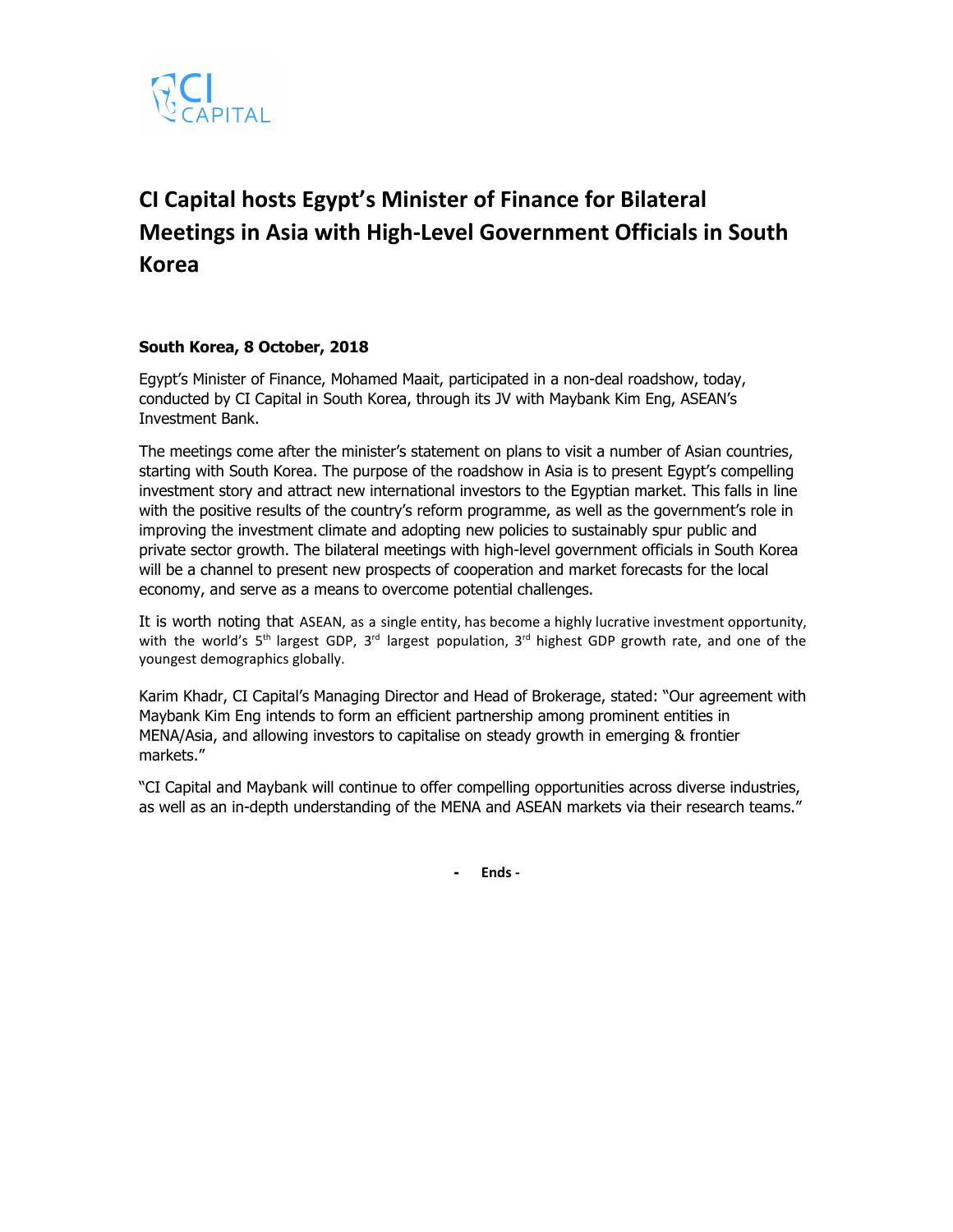

## **About CI Capital**

CI Capital is a diversified financial services group and Egypt's leading provider of leasing, microfinance and investment banking products and services.

Through its headquarters in Cairo and presence in New York and Dubai, CI Capital offers a wide range of financial solutions to a diversified client base that include global and regional institutions and family offices, large corporates, SMEs, and high net worth and individual investors.

Through its subsidiary Corplease, CI Capital offers comprehensive leasing solutions, including finance and operating leases, and sale and leaseback, serving a wide range of corporate clients and SMEs. In addition, CI Capital offers microfinance lending through Egypt's first licensed MFI, Reefy. CI Capital leverages its full-fledged investment banking platform to provide market leading capital raising and M&A advisory, asset management, securities brokerage, custody and research.

The Group has over 1,700 employees, led by a team of professionals who are among the most experienced in the industry, with complementary backgrounds and skill sets and a deep understanding of local market dynamics.

### **For further information, please contact:**

Nivine Nosshy Head of Marketing & PR nivine.nosshy@cicapital.com

#### **Forward-Looking Statements**

This announcement contains certain forward-looking statements. A forward-looking statement is any statement that does not relate to historical facts and events, and can be identified by the use of words and phrases like "according to estimates", "anticipates", "assumes", "believes", "could", "estimates", "expects", "intends", "is of the opinion", "may", "plans", "potential", "predicts", "projects", "should", "to the knowledge of", "will", "would" or, in each case their negatives or other similar expressions, which are intended to identify a statement as forward-looking. This applies, in particular, to statements containing information on future financial results, plans, or expectations regarding the Company's business and management, the Group's future growth or profitability and general economic and regulatory conditions and other matters affecting the Group.

Forward-looking statements reflect the current views of management of future events and are based on management's assumptions and involve known and unknown risks, uncertainties and other factors that may cause the actual results, performance or achievements of the Group to be materially different from any future results, performance or achievements expressed or implied by these forward-looking statements. The occurrence or non-occurrence of an assumption could cause the actual financial condition and results of operations of the Group to differ materially from, or fail to meet expectations expressed or implied by, those forward-looking statements. The Company's business is subject to a number of risks and uncertainties that could also cause a forward-looking statement, estimate or prediction to become inaccurate. These risks include fluctuations in the prices of energy, raw materials or employee costs required by the operations of the Group, its ability to retain the services of certain key employees, its ability to compete successfully, changes in political, social, legal or economic conditions in Egypt, worldwide economic trends, global and regional trends in the dairy industry, the impact of war and terrorist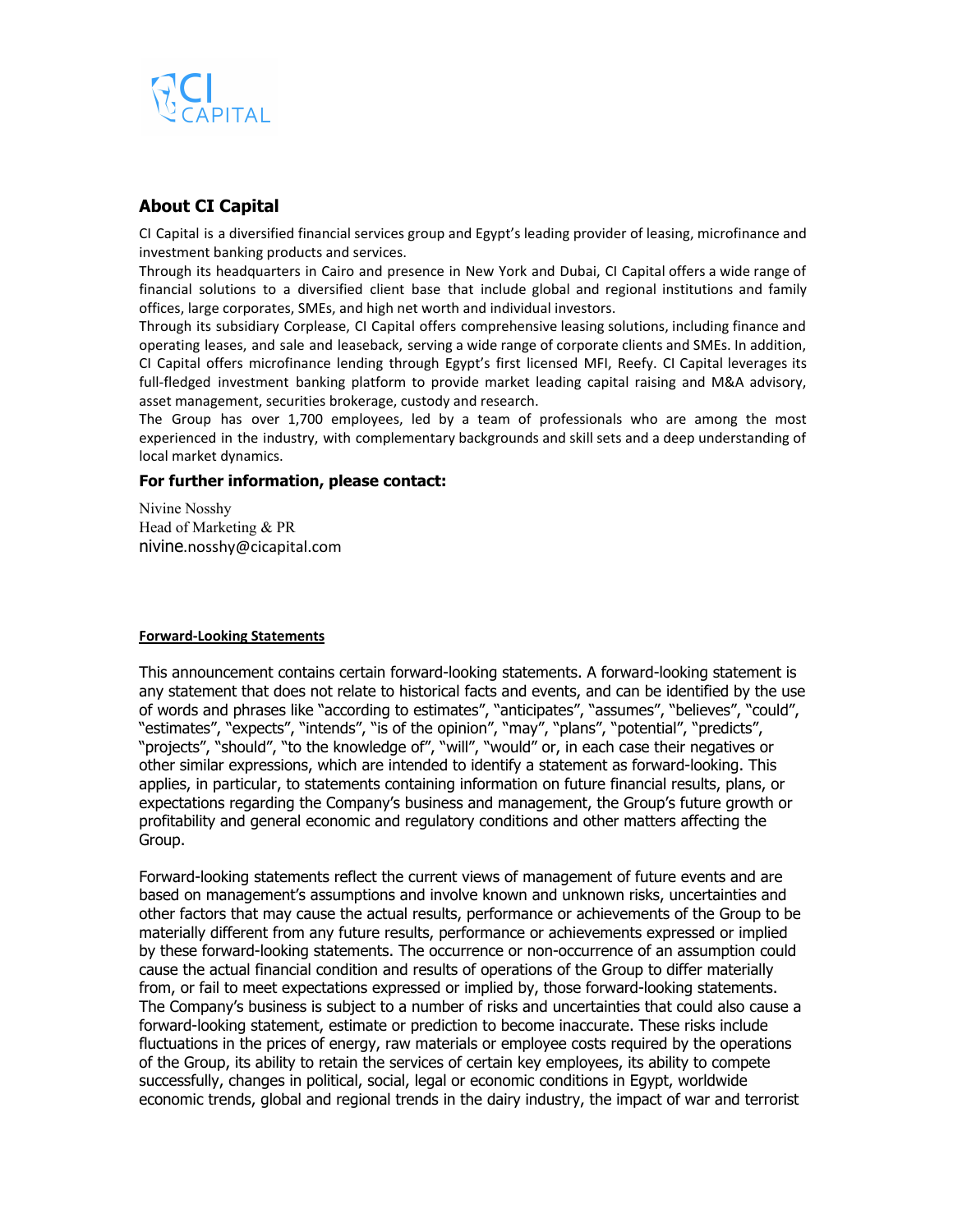

activity, inflation, interest rate and exchange rate fluctuations and the ability of management to identify accurately and in a timely manner future risks to the business of the Group and manage the risks mentioned above.

Accordingly, investors should not rely on the forward-looking statements in this announcement. None of the Group, its management or CI Capital gives any assurance regarding the future accuracy of the opinions set forth in this announcement or as to the actual occurrence of any predicted developments. After the date of this announcement, none of the Group or its management assumes, and each of the Group and its management expressly disclaim, any obligation, except as required by law and the listing rules of the EGX, to update any forward-looking statements or to conform these forward-looking statements to the actual results of the Group.